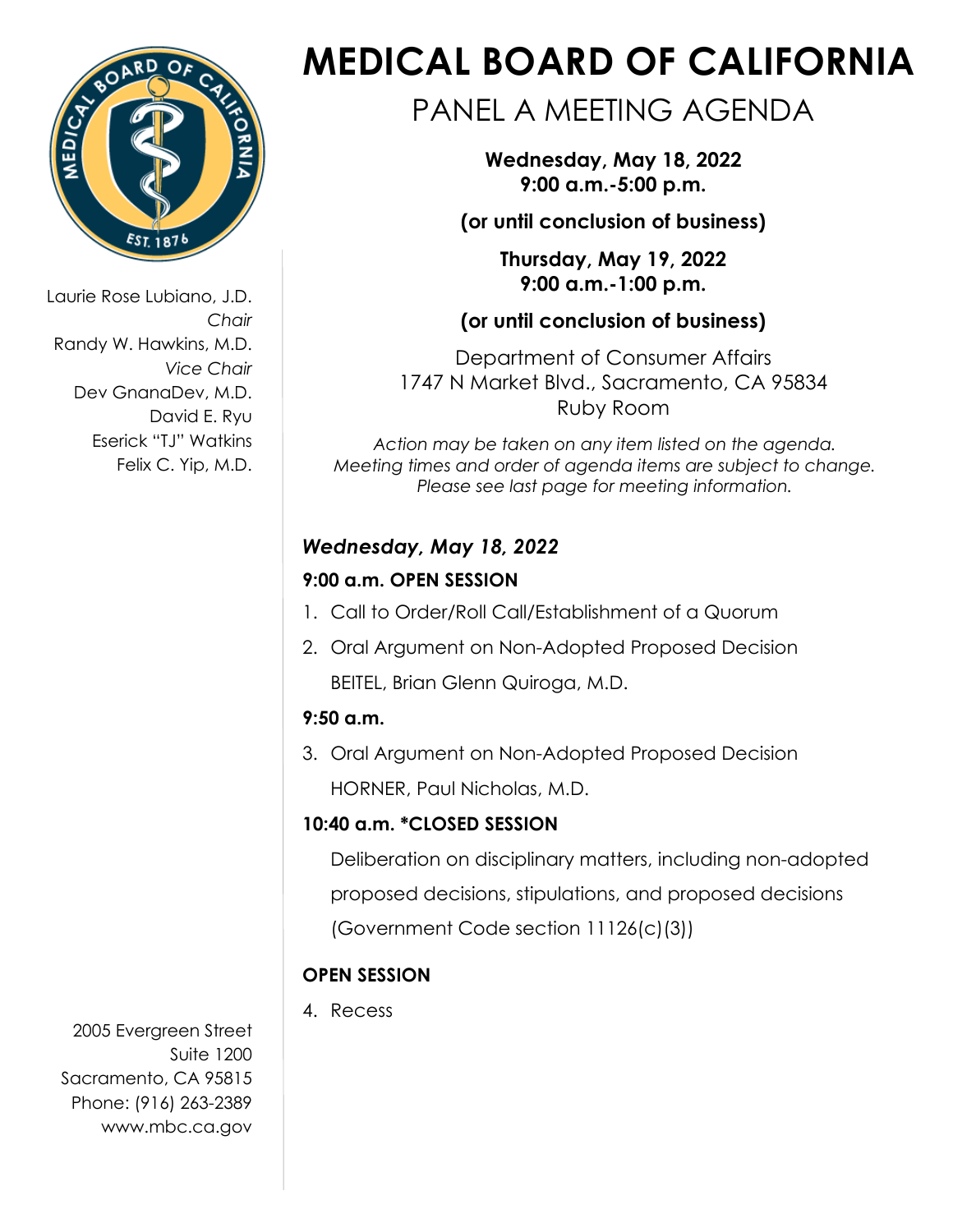#### *Thursday, May 19, 2022*

#### **9:00 a.m. OPEN SESSION**

- 5. Call to Order/Roll Call/Establishment of a Quorum
- 6. Oral Argument Following Remand

LI, Quinn, M.D.

#### **9:50 a.m. \*CLOSED SESSION**

Deliberation on disciplinary matters, including remands of non-adopted proposed decisions, stipulations, and proposed decisions (Government Code section 11126(c)(3))

#### **OPEN SESSION**

7. Adjournment